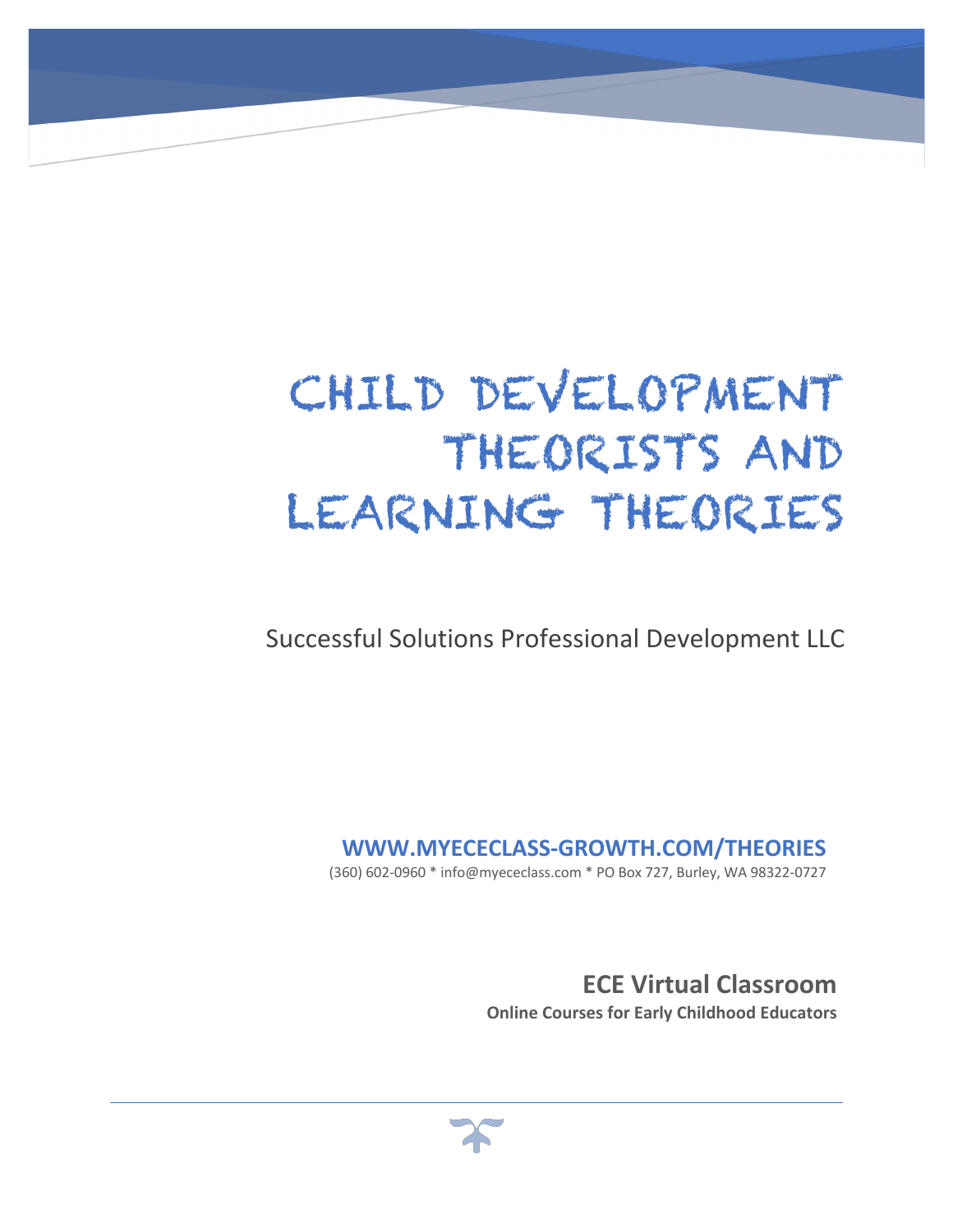## **Table of Contents**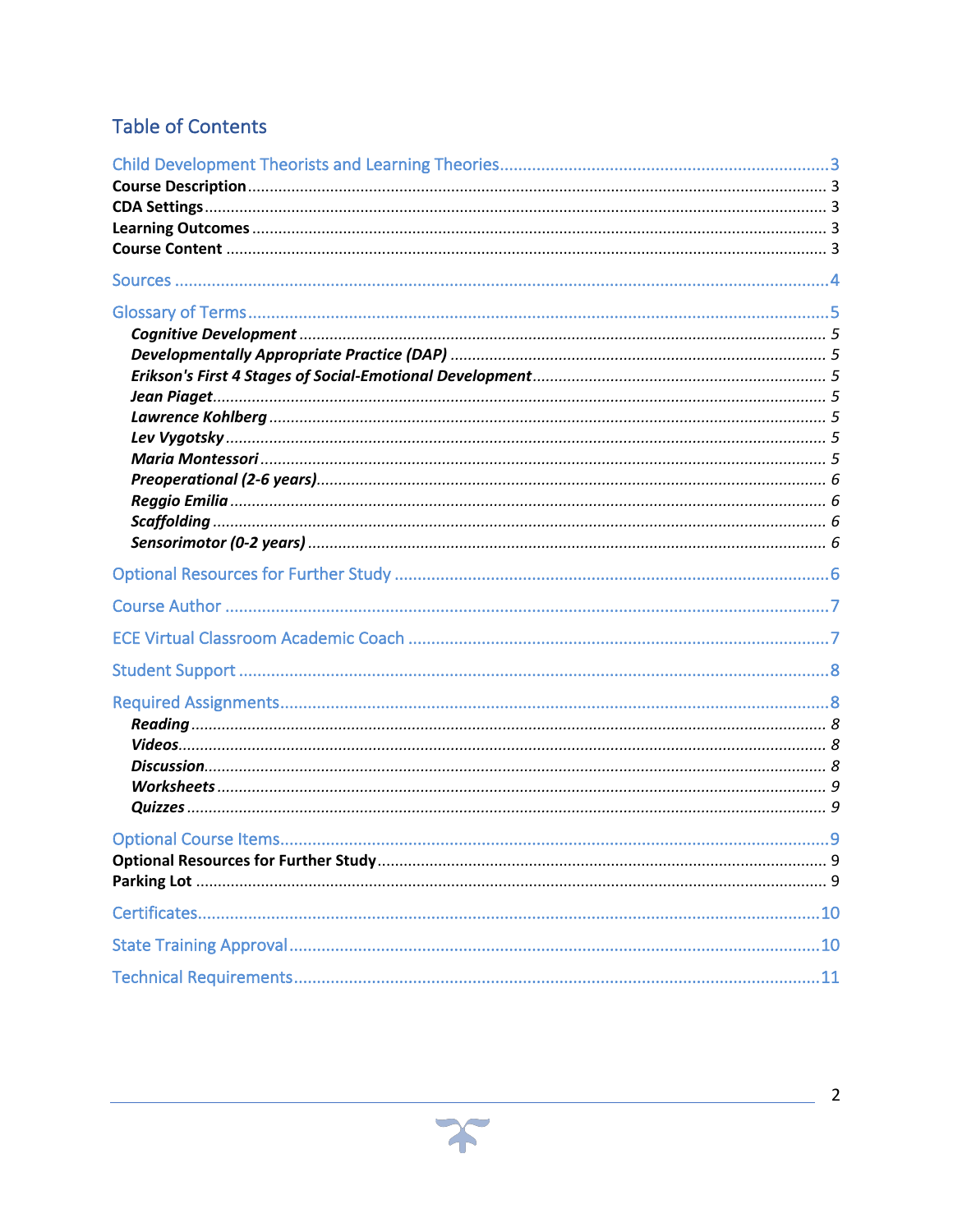# Child Development Theorists and Learning Theories *3 clock hours early childhood education*

## **Course Description**

Early childhood theorists are the people who develop ideas and beliefs about how children grow and learn. Theorists use a variety of methods in developing their ideas including observations of children. Early childhood theories may include ideas about education, social development, health, physical development, and language development. Early childhood caregivers and teachers look to the various theories to provide the foundations for working with young children. As an early childhood education professional, you will use the theories in your work with children. After you have gained experience and learned more about early education, you will use the theories to form your own philosophy of early childhood education.

 **Washington STARS credit:** Child Growth & Development (3 hours)  **CDA Content Area:** Child Growth, Development, and Learning (3 hours)

## **CDA Settings**

- Infant/Toddler
- Preschool
- Family Child Care (Mixed-Age)

## **Learning Outcomes**

- $\checkmark$  Explain the core idea of each of the theorists as it pertains to early childhood education
- $\checkmark$  Discuss how knowledge of different theories influence teaching practices
- $\checkmark$  State activities that support different theorists
- $\checkmark$  Compare your program to other programs that adhere to various theories of child development
- $\checkmark$  Discuss which child development theory reflects your own personal beliefs
- $\checkmark$  Identify fundamental characteristics of child development theories

## Course Content

- 1. Course Agenda
- 2. Pre-Assessment (1/7)
- 3. Theorists: Erikson (1902-1994)
- 4. Stages of Social-Emotional
- 5. Check for Understanding: Erikson (2/7)
- 6. Theorists: Jean Piaget (1896 -1980)
- 7. Cognitive Development Stages
- 8. Piaget's Stages of Development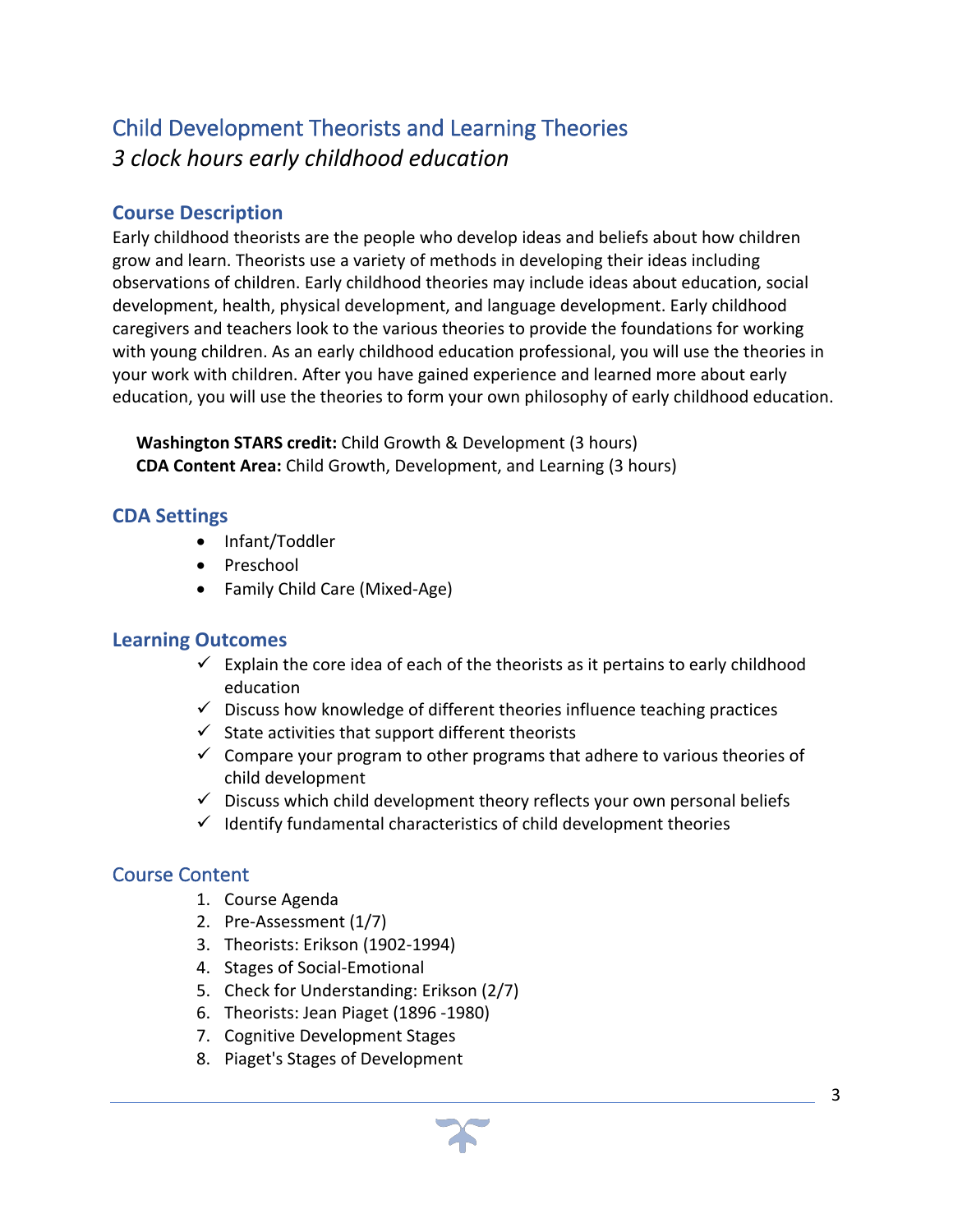- 9. Discussion: Jean Piaget (3/7)
- 10. Theorists: Maria Montessori (1870-1952)
- 11. The Montessori Classroom Environment
- 12. Check for Understanding: Maria Montessori (4/7)
- 13. Theorists: Reggio Emilia Approach
- 14. Reggio Emilia Early Childhood Schools
- 15. Theorists: Lev Vygotsky (1896-1934)
- 16. Kohlberg's Stages of Moral Development
- 17. Discussion: Reflect Theorists (5/7)
- 18. Developmentally Appropriate Practice (DAP)
- 19. Developmentally Appropriate Practice (6/7)
- 20. End of Course Assessment (7/7)
- 21. End of Course Evaluation

#### **Sources**

- Atherton J S (2011) Learning and Teaching; Piaget's developmental theory [On-line: UK] retrieved 25 July 2012 from http://www.learningandteaching.info/learning/piaget.htm
- Trawick-Smith, J. (2008). Early childhood development: A multicultural perspective (Fifth ed.). New York, New York: Pearson.
- Gonzales-Mena and Eyler (2009). Infant, toddler and caregivers: A curriculum of respectful, responsive, relationships based care and education. (8th ed.). McGraw-Hill.
- Child Development and DAP, NAEYC. Retrieved from http://www.naeyc.org/positionstatements/dap
- Piaget Stages of Cognitive Development, WebMd. Retrieved from https://www.webmd.com/children/piaget-stages-of-development#1
- Erikson's First 4 Stages of Development, OPHIA Learning, LLC. Retrieved from https://www.sophia.org/tutorials/eriksons-first-4-stages-of-development
- McLeod, S. A. (2018). Sensorimotor stage. Retrieved from https://www.simplypsychology.org/sensorimotor.html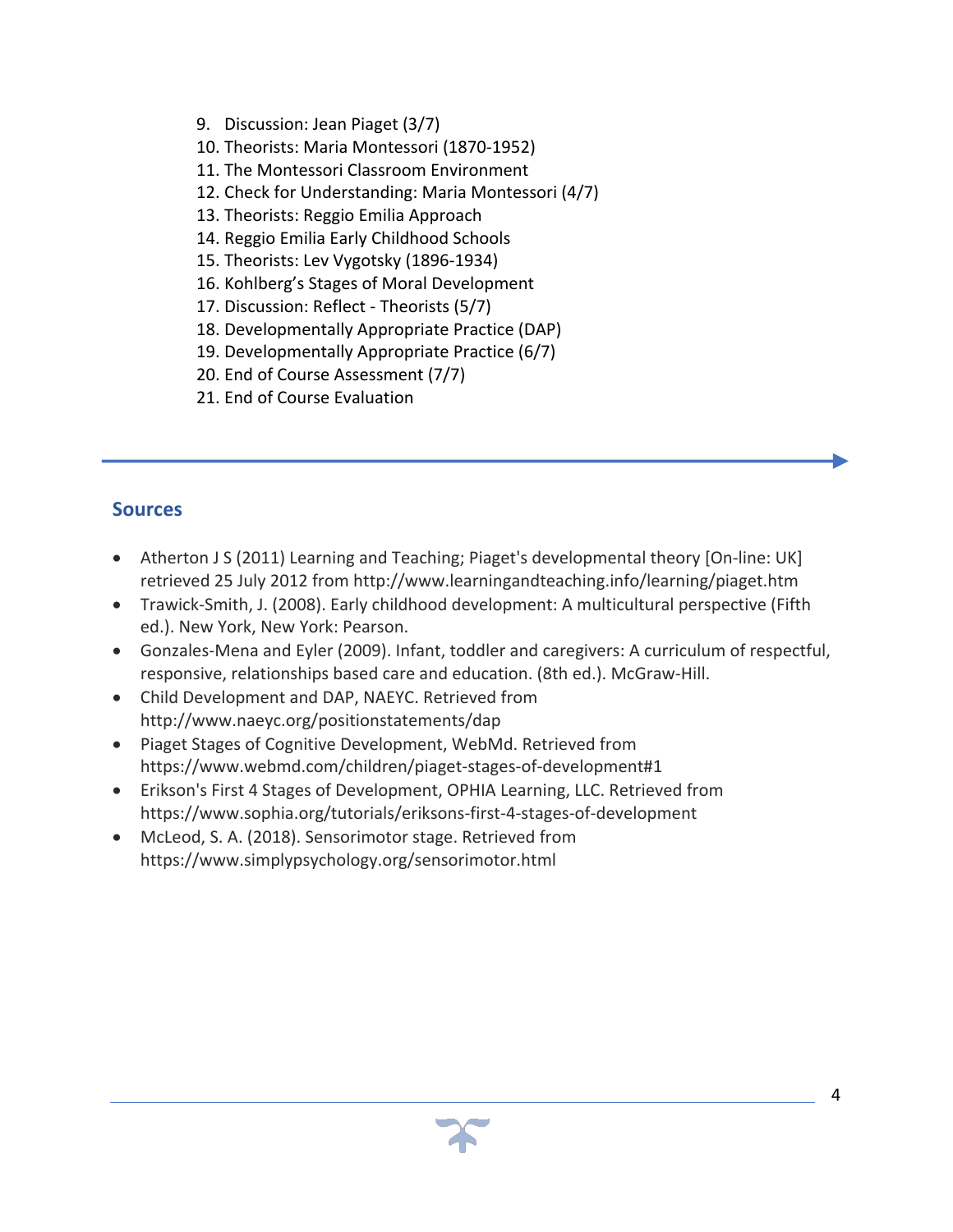#### **Glossary of Terms**

#### **Cognitive Development**

Cognitive development means how children think, explore and figure things out. It is the development of knowledge, skills, problem solving and dispositions.

## **Developmentally Appropriate Practice (DAP)**

Developmentally appropriate practice (or DAP) is a way of teaching that meets young children where they are  $-$  which means that teachers must get to know them well  $$ and enables them to reach goals that are both challenging and achievable.

#### **Erikson's First 4 Stages of Social-Emotional Development**

Stage One – Trust vs Mistrust (*Approximate Age*: Birth to 12-18 months) Stage Two – Autonomy vs Shame and Doubt (*Approximate Age*: 18 months to 3 years) Stage Three – Initiative vs Guilt (*Approximate Age*: 3 to 6 years) Stage Four – Industry vs Inferiority (*Approximate Age:* 6 to 12 years)

#### **Jean Piaget**

First psychologist to make a systematic study of cognitive development. His contributions include a stage theory of child cognitive development, detailed observational studies of cognition in children, and a series of simple but ingenious tests to reveal different cognitive abilities.

#### **Lawrence Kohlberg**

Lawrence Kohlberg was heavily influenced by Piaget but wanted to understand how people developed morally. He studied children's responses to moral dilemmas and identified six progressive stages that people pass through. The primary concern of Kohlberg's stages is justice. In Kohlberg's theory, children operate largely under the first two stages, and a large number of adults never develop beyond level four.

#### **Lev Vygotsky**

A Russian psychologist who believed that children's learning is influenced by their society and culture. Vygotsky believed that other people play an important role in children's learning. Vygotsky's theory stated that children learn through their interactions with other people in their environment including parents, teachers and peers.

#### **Maria Montessori**

Dr. Maria Montessori (1870-1952) was an Italian physician and anthropologist who devoted her life to understanding how children develop socially, intellectually, physically, and spiritually.

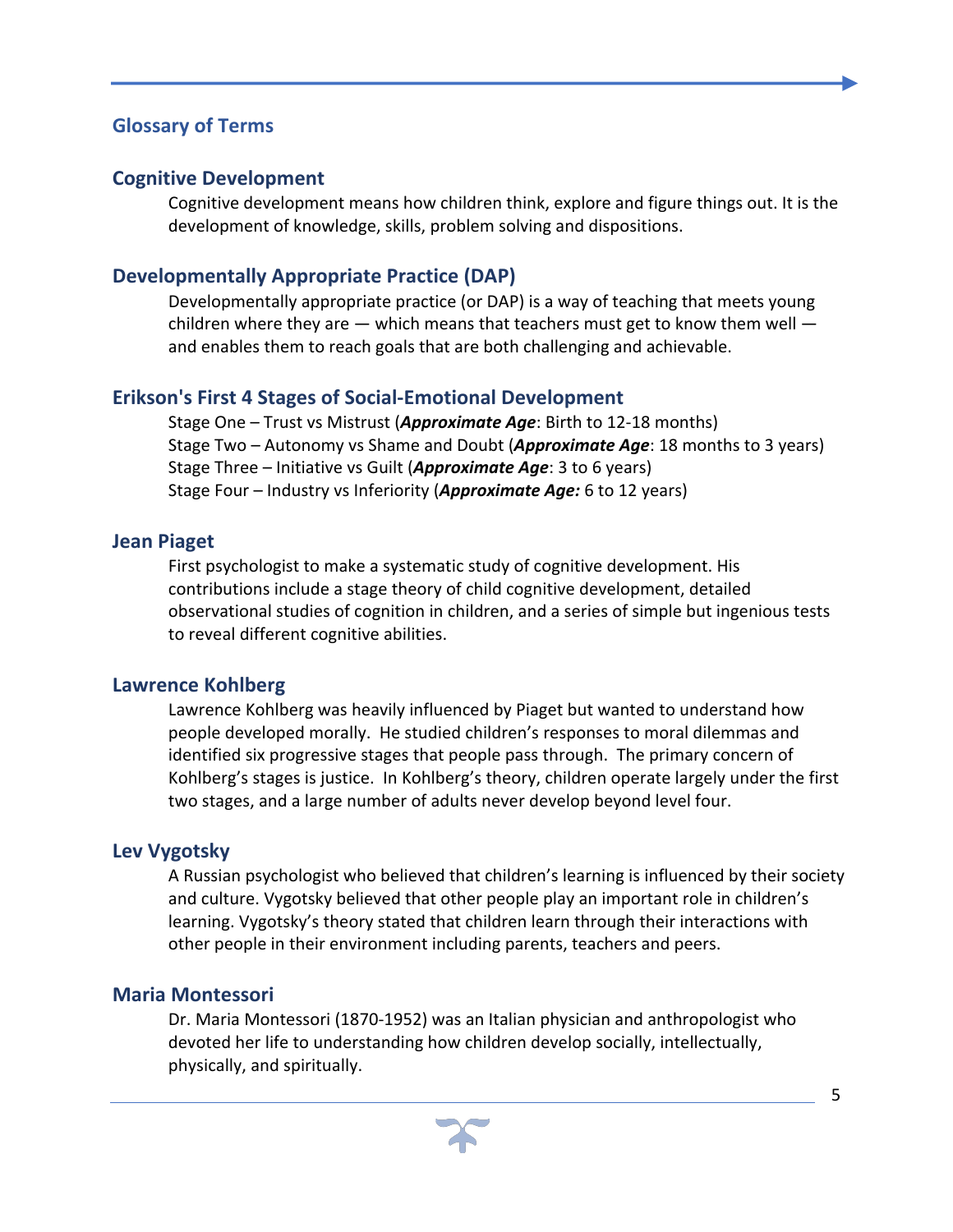### **Preoperational (2-6 years)**

Preoperational stage is the second of the four stages in Piaget's theory of cognitive development (1954, 1964). The child uses symbols (words and pictures) to represent objects but does not reason logically. Child can pretend and is very egocentric.

## **Reggio Emilia**

Reggio Emilia is a town in Northern Italy that established the preschool programs in 1963. The program is based on the principles of respect, responsibility, and community through exploration and discovery through a self-guided curriculum.

## **Scaffolding**

Scaffolding is a process through which a teacher adds supports for students in order to enhance learning and aid in the mastery of tasks. The teacher does this by systematically building on students' experiences and knowledge as they are learning new skills. These supports are temporary and adjustable. As students master the assigned tasks, the supports are gradually removed.

## **Sensorimotor (0-2 years)**

The sensorimotor stage is the first of the four stages in Piaget's theory of cognitive development (1954, 1964). It extends from birth to approximately 2 years and is a period of rapid cognitive growth. During this period, infants develop an understanding of the world through trial and error using their senses and actions (i.e., motor movements). Through the processes of assimilation and accommodation actions become progressively adapted to the world.

## **Optional Resources for Further Study**

- Child development theorists by Children's Services of Australia, https://sielearning.tafensw.edu.au/MCS/CHCFC301A/12048/chcfc301a/lo/12020/index.htm
- Erik Erikson by Saul McLeod, https://www.simplypsychology.org/Erik-Erikson.html
- Trust vs. mistrust Attachment Texas Child Care Quarterly, https://www.childcarequarterly.com/pdf/fall10\_babies.pdf
- Jean Piaget's Theory of Cognitive Development, https://www.myececlassgrowth.com/uploads/1/1/9/4/119403380/jean\_piagets\_theory\_of.pdf
- Montessori Teacher and Parent Resources, Age of Montessori, http://ageofmontessori.org/montessori-teacher-parent-resources/#reading-writing-math
- What We Can All Learn from a Montessori Classroom, Jennifer Gonzalez, November 26, 2013, https://www.cultofpedagogy.com/montessori/
- Values and Principles of the Reggio Emilia Approach, Lella Gandini, http://learningmaterialswork.com/wp-content/uploads/2016/06/ValuesAndPrinciples.pdf

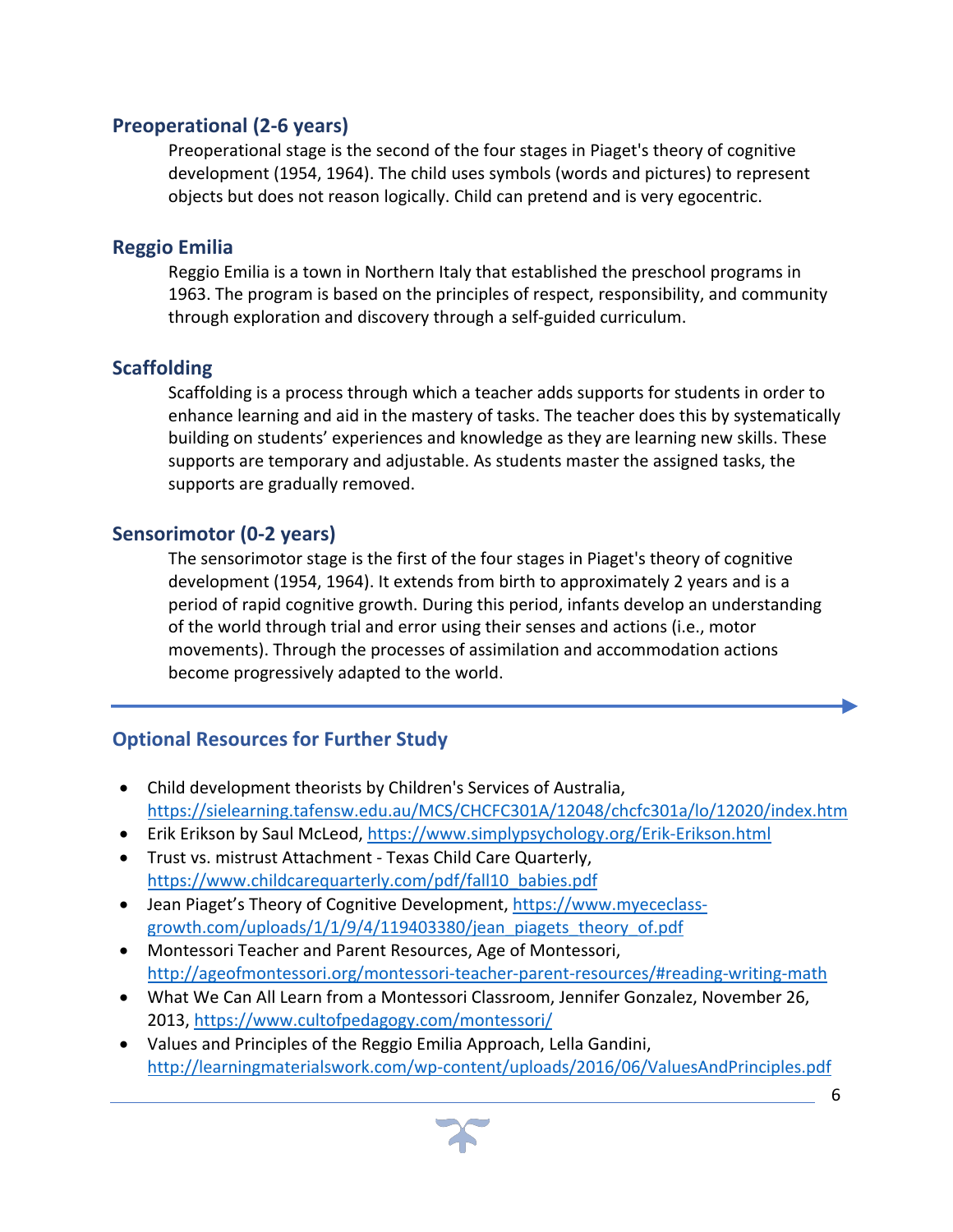- The Reggio Emilia Approach to Early Years Education, Learning and Teaching Scotland, https://education.gov.scot/improvement/Documents/ELC/ELC35\_ReggioEmilia/ELC35\_Reggi oAug06.pdf
- Reggio Emilia As Cultural Activity Theory in Practice, Rebecca S. New, https://www.reggioalliance.org/downloads/new:theoryintopractice.pdf
- Video: Kohlberg moral development | Individuals and Society | MCAT | Khan Academy, https://www.youtube.com/watch?v=Onkd8tChC2A&feature=youtu.be
- Kohlberg's Theory of Moral Development, by Psychology Notes HQ · January 20, 2016, https://www.psychologynoteshq.com/kohlbergstheory/
- 10 Effective DAP Teaching Strategies, NAEYC, https://www.naeyc.org/resources/topics/dap/10-effective-dap-teaching-strategies
- DAP infographic!, https://www.naeyc.org/sites/default/files/globallyshared/downloads/PDFs/resources/topics/inforgraphic\_DAP\_2%202.pdf

## **Course Author**

**The learning outcomes for this course have been reviewed and updated by Aurora Tollestrup, BS Ed.** This topic has been collaboratively created, organized, and developed by our team of trainers, educators, administrators and specialists. We strive to maintain high quality online training methods while adhering to state standards for adult learning and meeting the needs of our students.

## **ECE Virtual Classroom Academic Coach**

The Virtual Classroom Academic Coach's role is to support the ECE students through the training process. The Virtual Classroom Academic Coach reviews assignment per directions, monitors discussion threads, answers inquiries/emails, monitors student engagement, provides online student support, and regularly collaborates with team members on development. The Virtual Classroom Academic Coach serves as the facilitator and grader, while the Online Educators are the official state approved trainers.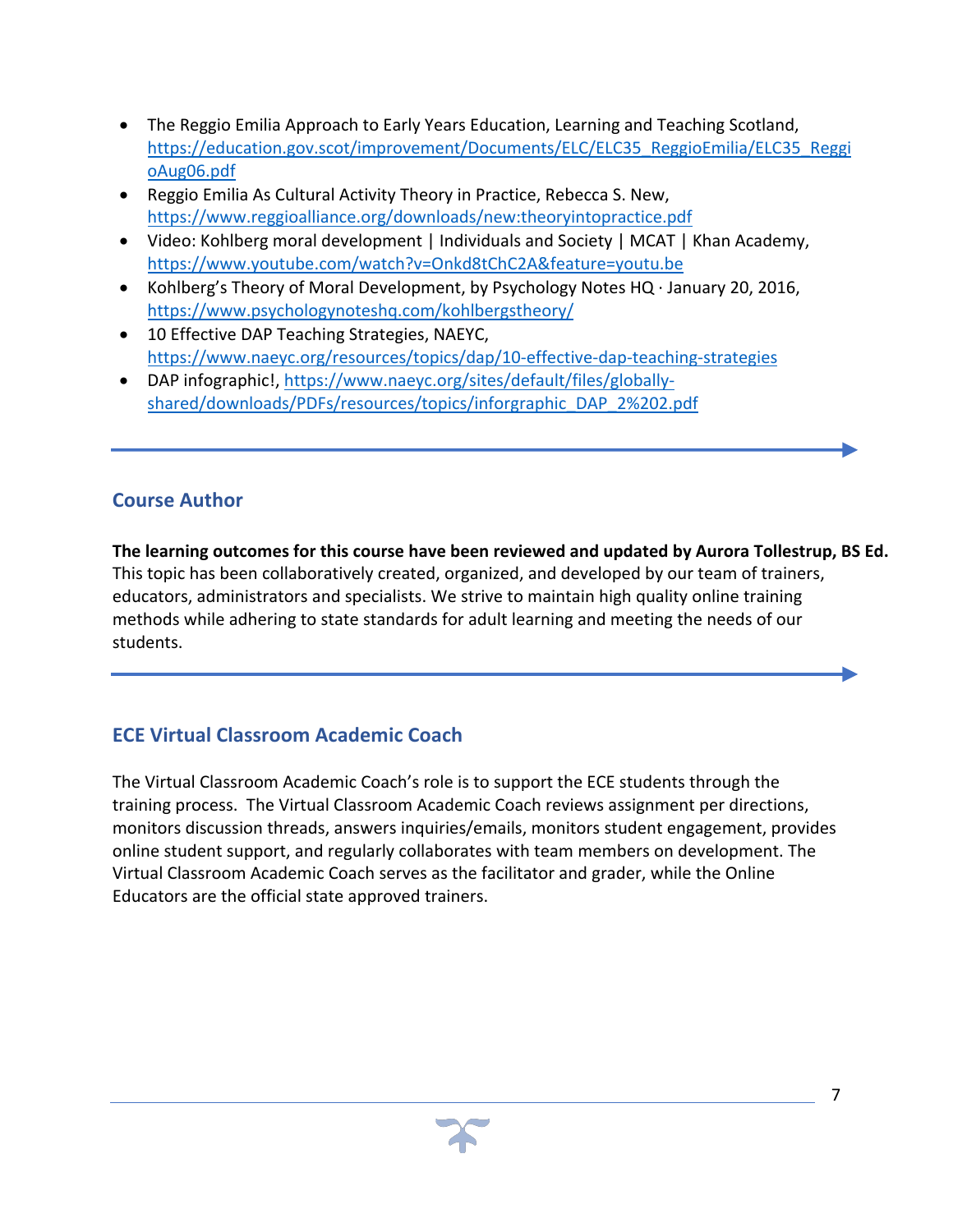## Student Support

The best way to reach us is through live student support chat. Look for the Chat with Us bubble on the bottom left corner of the website.

Website: www.myececlass-growth.com E-mail: info@myececlass.com Phone: (360) 602-0960

|                      | <b>Student Support Hours</b>    |                |
|----------------------|---------------------------------|----------------|
|                      | <b>Chat &amp; Email Support</b> |                |
|                      | Monday - Friday                 | $7$ am $-6$ pm |
|                      | Saturday & Sunday               | $9$ am $-6$ pm |
|                      | Holidays (Email Only)           | $10 am - 4 pm$ |
| <b>Phone Support</b> |                                 |                |
|                      | Monday - Friday                 | $7$ am $-6$ pm |

## **Required Assignments**

#### Reading

The text on each page should be read. When you submit the worksheets, discussion boards, and click on the NEXT PAGE button, it will create a record of your progress moving through each page.

#### Videos

Watch the videos as you encounter them. If you have trouble with the videos playing, this may require that you update flash player on your computer. Optionally, some students find that if they are having difficulties playing the videos on their computer, they can view them on their phone. There is a link above the videos to view them on YouTube directly. You may wish to save the Youtube link for the video to refer to in the future, or in order to use another device for viewing.

#### **Discussion**

The discussion questions are a required part of the course. You may either post on the discussion board where you are contributing to the thread with other students. Alternately, you have the option of clicking on the link above the discussion board and submitting your response on a worksheet form. The ECE Virtual Classroom Coach will be tracking your submission of the discussion board assignments as part of meeting the learning outcomes for the course.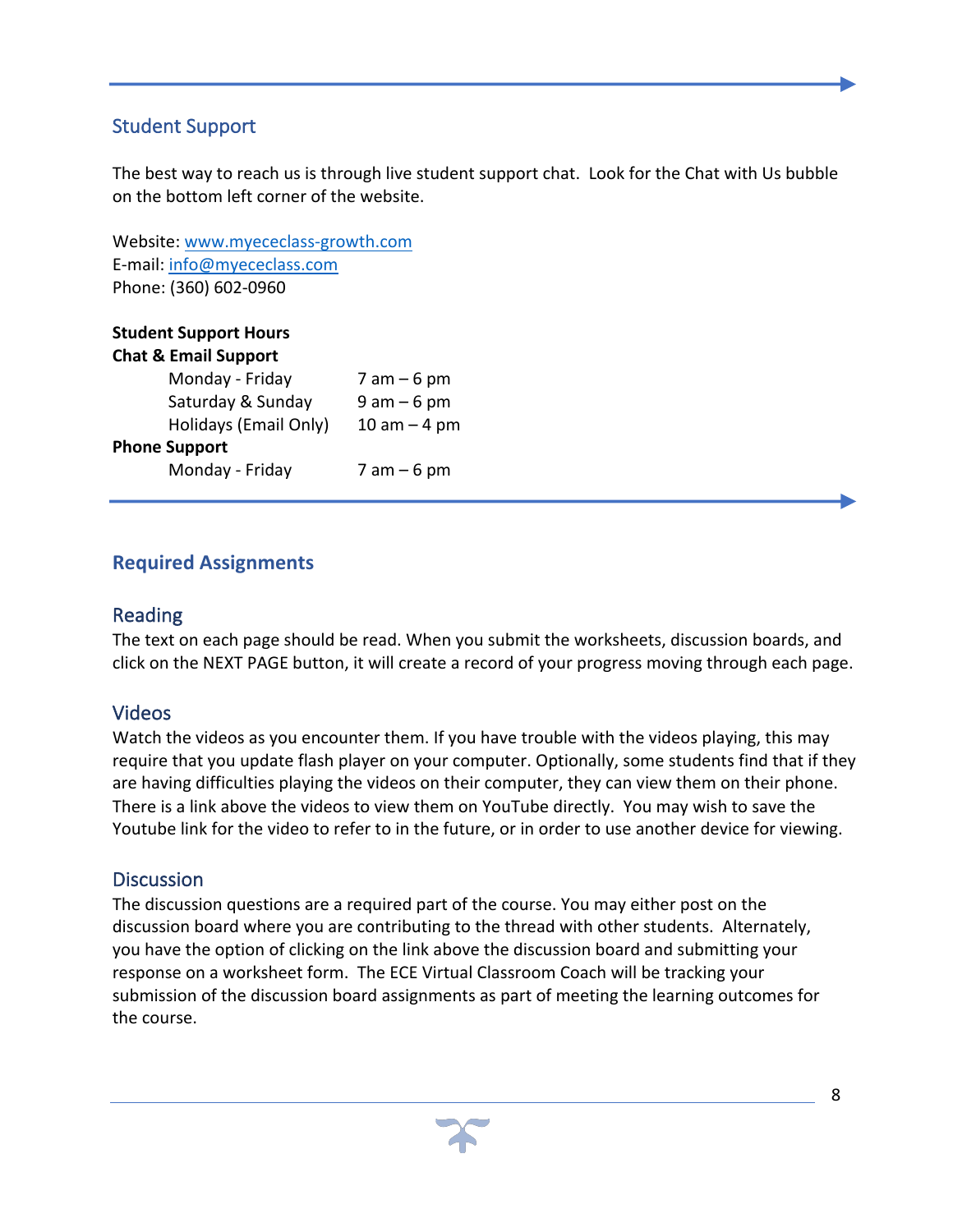## Worksheets

Check for Understanding worksheets are provided throughout each course. The worksheets allow opportunities to reflect on the course materials as you are progressing through the training. Watch your email in-box for trainer feedback. You may not receive feedback for every single assignment, depending on how quickly you are moving through the course. Instead, you may receive an email letting you know that your work was done well, with a certificate attached. If you need guidance, the trainer or the academic coach will be sending you emails with feedback with instructions for resubmission. Certificates will not be issued if worksheets are skipped, incomplete, or filled in with inappropriate responses. If you need assistance, we have student support available via Live Student Support Chat 7 days a week (Mon.-Fri. 7 am-8 pm and Sat.-Sun. 9am-6pm PST).

## **Quizzes**

The end of course quizzes are primarily multiple choice and true or false questions, with occasional open-ended questions. 70% or better is required to pass the quiz. You can review the course materials and retake the quiz as many times as needed to pass. Automated emails are sent to you confirming that you have submitted the worksheets and quizzes and provide you with a link to resume at the next page.

## **Optional Course Items**

The items below are offered in each course as options. Optional means that you have the choice to utilize them, or not.

## Optional Resources for Further Study

We have included a wealth of resource links for you to explore and further your knowledge about each topic.

*The resource links provided in our website are provided solely for your convenience and may assist you in locating other useful information on the Internet. When you click on these links you will leave our website and will be redirected to another website. These websites are not under the control of Successful Solutions Training in Child Development. Successful Solutions Training in Child Development is not responsible for the content of linked third party websites. We are not affiliated with these third parties nor do we endorse or guarantee their products, services, website content, etc. We make no representation or warranty regarding the accuracy of the information contained in the linked websites. We suggest that you always verify the information obtained from linked websites before acting upon this information.*

## **Parking Lot**

The Parking Lot is offered as an optional opportunity to interact with the trainer about a question that you may have about the course topic. If you do not have a question, it is not

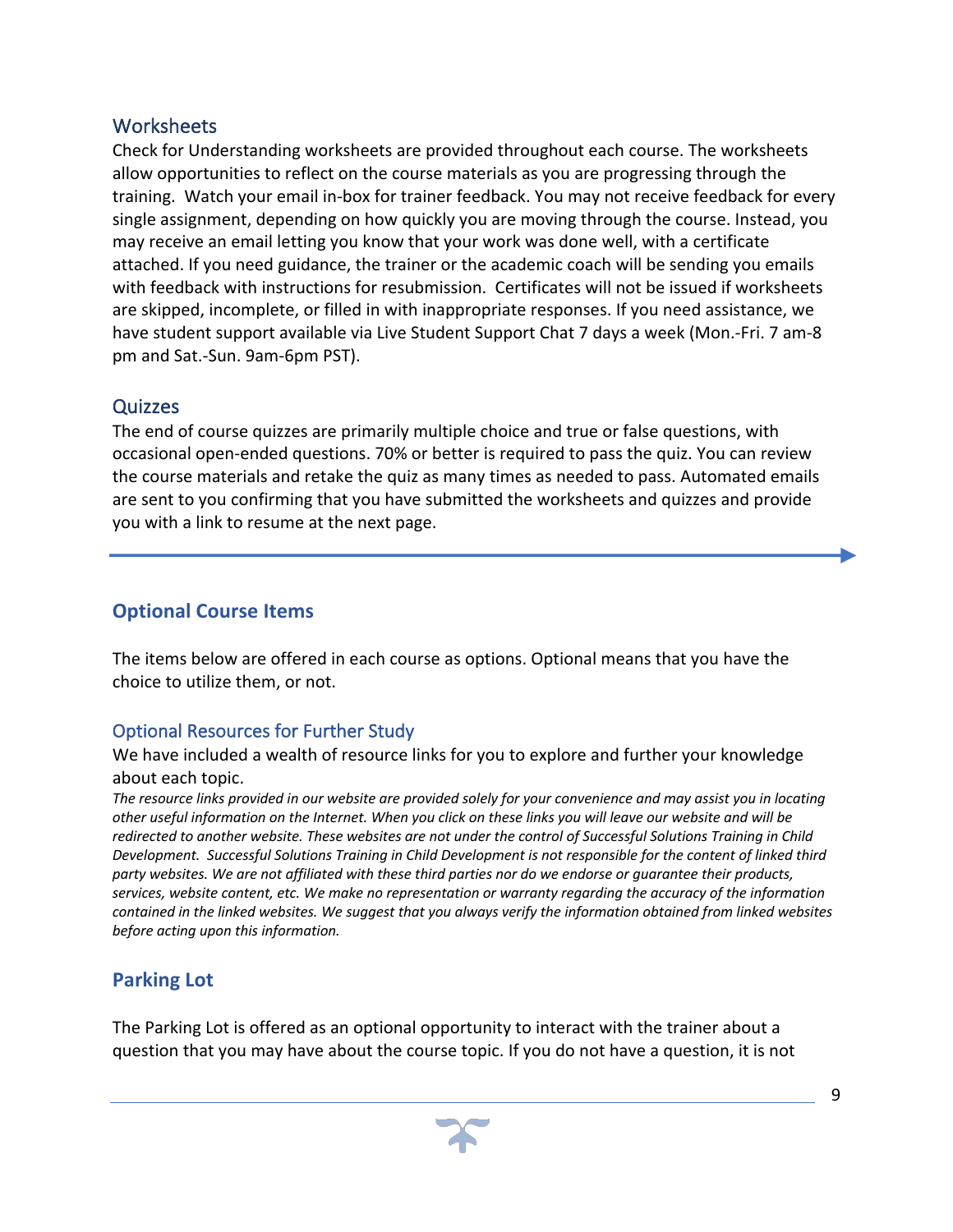necessary to fill out this form, it is not required. If you choose to submit a question to the trainer, she will respond to you by email. Be sure to watch your email in-box.

You can always leave a message for student support on our Live Chat on the bottom left corner of the website, any time of day or night. If we are not available, we will respond by email as soon as possible.

## **Certificates**

When you submit the evaluation form, that prompts the academic coach to review all of your work. We will evaluate your work to assure that you have met the learning outcomes. Once that assessment is complete, you will receive your certificate by email. Click Here for a sample certificate. (This certificate is an example. The student certificate may vary slightly). Certificates are prepared 7 days a week between 7 am and 7 pm PST. In most cases, you should receive your certificate by email within a few hours after you submit the evaluation form, or first thing the next morning.

## **State Training Approval**

This training may, or may not, meet annual training requirements in your state. Please provide us with your state, and any State registry ID number on the evaluation form, and if we are able to record your completed training with your state, we will. In some cases, for annual state credit, you will need to submit the certificate to the appropriate registry and they may or may not award annual credit. Providing a State Registry number to us does not guarantee that your state will approve the training for annual continuing education credit.

#### **The following states have** *pre-approved* **our courses:**

- **Washington State DEL MERIT Trainers:** 
	- 1. Kimberlee Turner, MS Ed #4062747253
	- 2. Brittney Andrade, BS ECE #4029466074

#### • **Ohio Approved Trainers:**

- 1. Successful Solutions Professional Dev. Entity OIN # 21084413
- 2. Kimberlee Turner, MS Ed OPIN #1123-5033
- 3. Brittney Andrade, BS ECE OPIN #1123-5512
- 1. Texas Approved Master Trainer: Kimberlee Turner, MS Ed #34928
- 2. Illinois Organization Approval Number B102312